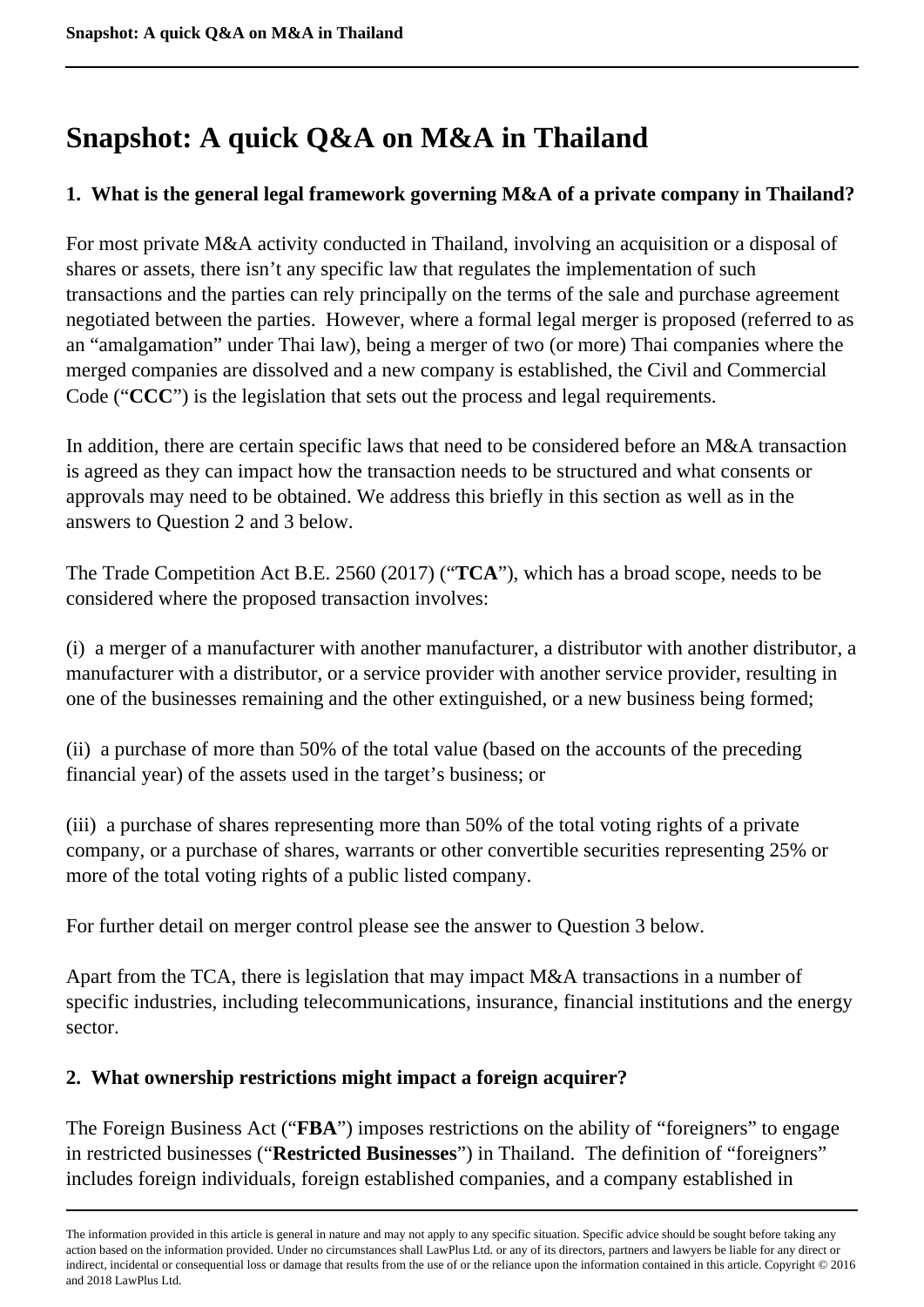Thailand in which 50% or more of its shares are held by foreign individuals or companies ("**Foreign Company**"). Under the FBA, some Restricted Businesses are exclusively reserved for Thai nationals and companies.

Certain businesses are exempt from the FBA, including commercial banking business, representative offices, regional offices, life insurance and non-life insurance businesses, securities business and a service business where a government unit or state enterprise is a counter party.

In addition, certain Restricted Businesses can be operated by a Foreign Company upon obtaining either a foreign business license ("**FBL**") or a foreign business certificate ("**FBC**"), as applicable, from the Ministry of Commerce ("**MOC**").

The FBA classifies Restricted Businesses into three lists as follows:

(i) the first list sets out the businesses that a Foreign Company is forbidden to operate, such as newspapers, rice farming, livestock farming and land trading;

(ii) the second list sets out the businesses that a Foreign Company cannot operate unless an approval is granted from the Cabinet, such as the production of wood carvings, Thai musical instruments, gold and silverware; and

(iii) the third list sets out the businesses that a Foreign Company cannot operate unless an approval is granted by the MOC, such as architectural and engineering services, guided tours, advertising business, hotel business, wholesale and retail business, and other service businesses.

Therefore, if a transaction will result in a target company becoming a Foreign Company and such company wishes to operate a Restricted Business, it may be required to obtain an FBL or an FBC. Where the MOC grants an FBL, a foreigner can own up to 60% of the share capital in a target company operating businesses in the second list and up to 100% of the share capital in a target company operating businesses in the third list.

An application for an FBC (which involves a simpler and quicker application process) instead of an FBL can be made if an investment approval for the project/business has first been obtained from the Thai Board of Investment, the target business operates in an industrial estate under the authority of the Industrial Estates Authority of Thailand or has been registered pursuant to an investment promotion treaty which Thailand has entered into.

Apart from the FBA, other specific laws may contain foreign ownership restrictions for specific business sectors, such as telecommunications, energy, financial institutions and insurance.

## **3. Are there any merger control clearances or notifications required?**

The information provided in this article is general in nature and may not apply to any specific situation. Specific advice should be sought before taking any action based on the information provided. Under no circumstances shall LawPlus Ltd. or any of its directors, partners and lawyers be liable for any direct or indirect, incidental or consequential loss or damage that results from the use of or the reliance upon the information contained in this article. Copyright © 2016 and 2018 LawPlus Ltd.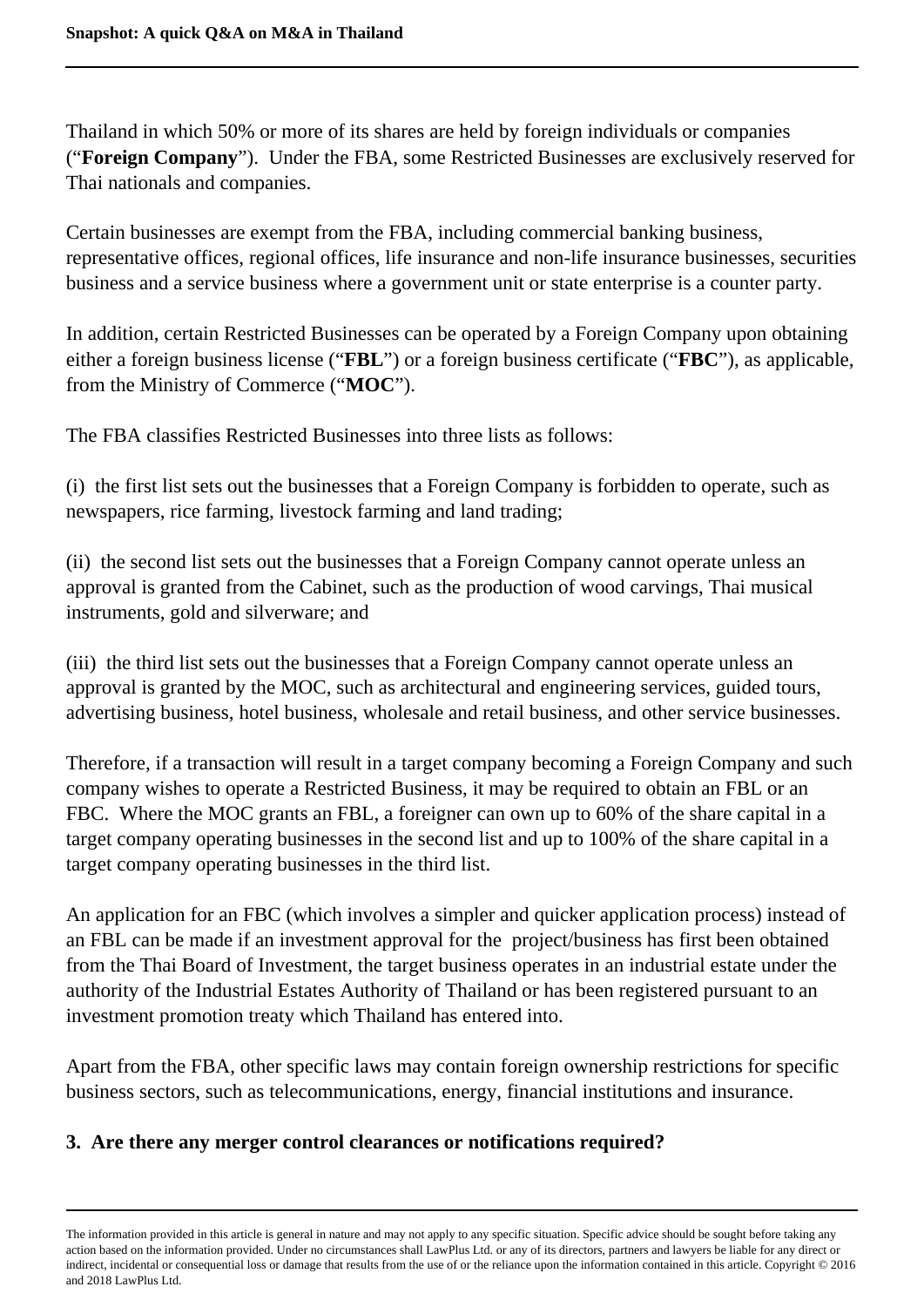Yes, a pre-merger approval is required for an acquisition or a legal merger (referred to as a Merger in the TCA) that creates either:

(i) a "monopoly", where there is only one business operator, who has absolute power to determine prices and amounts of its products or services, which has a sales turnover of at least THB1 billion; or

(ii) a business operator with "dominant market power", which means either (i) one business operator with a market share of at least 50% and a sales turnover of at least THB1 billion in the preceding year, or (ii) any top three business operators together having an aggregate market share of at least 75% and a sales turnover of at least THB1 billion each in the preceding year (excluding any business operator with a market share in the previous year of less than 10%).

If a Merger results in a monopoly or a business operator with dominant market power, such Merger cannot be completed until an approval from the Trade Competition Commission ("**TCC**") is granted. The TCC is required to complete its consideration of an application within 90 days, with the possibility to extend for a further 15 days. In granting an approval, the TCC may set certain conditions to be satisfied and a period of time for such conditions to be satisfied.

To obtain a pre-merger approval from the TCC, business operators must show and the TCC must be satisfied that the Merger (i) is reasonably necessary for the business (ii) is beneficial to business promotion (iii) poses no serious harm to the Thai economy; and (iv) has no material effect on the interests of consumers in general.

If a business operator does not agree with the TCC's order to approve or deny a Merger request, the TCC's order can be appealed within 60 days from the day a business operator receives such order.

A post-merger notification is required for a business operator conducting "a Merger which may result in a significant reduction in competition in any market". This means a Merger which results in the sales turnover of a business operator, or of all the merged business operators altogether, of at least THB1 billion, but does not cause a monopoly or result in a business operator having dominant market power.

A post-merger notification must be submitted to the TCC within seven days from the day the Merger has been completed.

## **4. What are the common acquisition methods?**

The deal structures for M&A transactions in Thailand generally take the form of a purchase of the shares or assets of a target business. Legal mergers under the CCC (referred to above) do take place but are less common.

The information provided in this article is general in nature and may not apply to any specific situation. Specific advice should be sought before taking any action based on the information provided. Under no circumstances shall LawPlus Ltd. or any of its directors, partners and lawyers be liable for any direct or indirect, incidental or consequential loss or damage that results from the use of or the reliance upon the information contained in this article. Copyright © 2016 and 2018 LawPlus Ltd.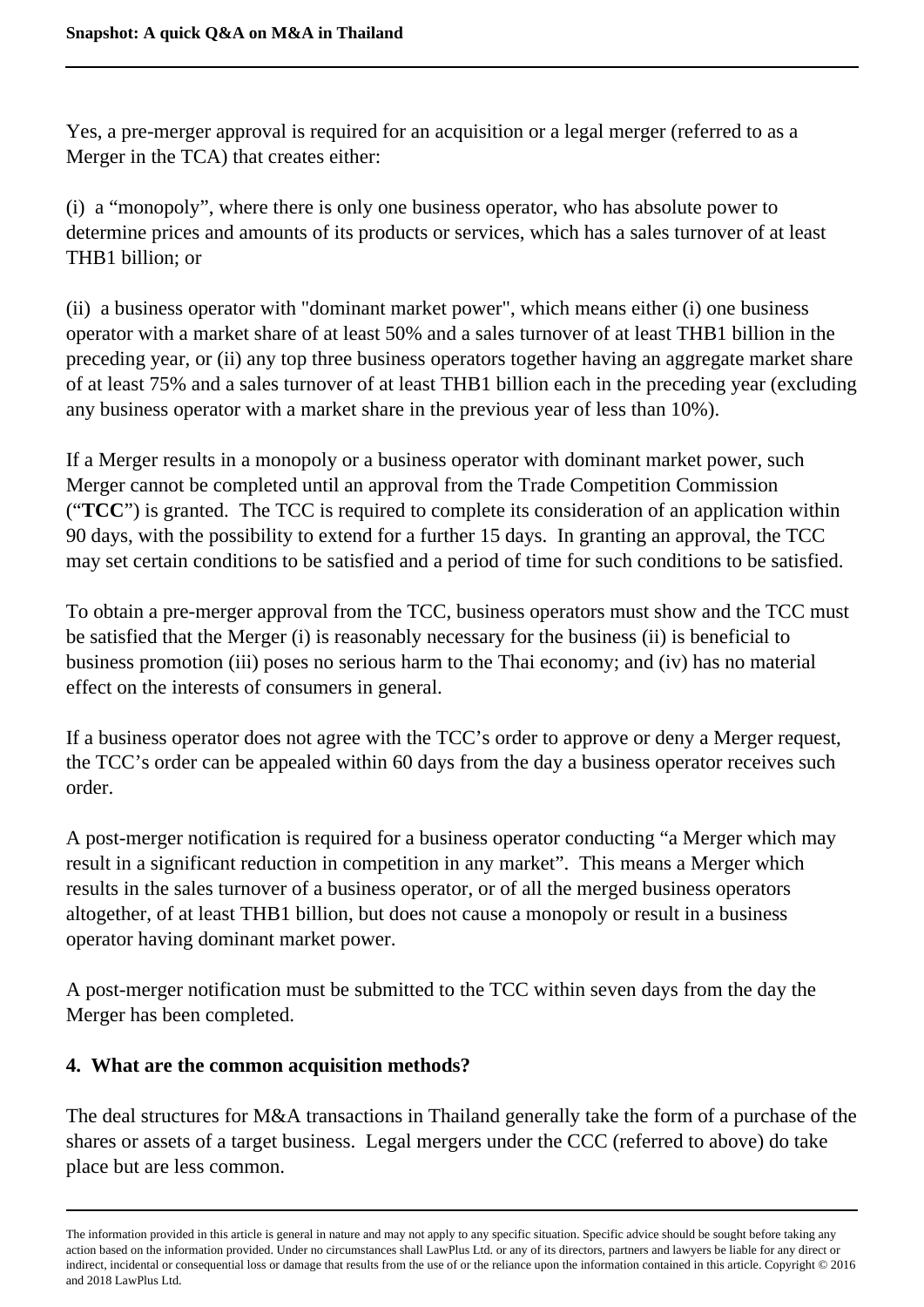A share transaction is more straightforward than an asset deal and, generally, can be completed more swiftly than an asset deal as the consents from third parties are likely to be minimal, for example change of control provisions in business contracts. However, for a share transaction, it is important to check the articles of association of the target company for any restrictions on the transfer of shares.

An asset transaction, generally, requires a longer completion time as it will often involve more third party consents, and require registrations or a recording to complete the transfers of certain assets. Some business operation licenses may not be transferrable and a buyer may need to reapply for such licenses. Contracts and liabilities are not automatically transferred with the assets and the parties will have to specifically identify what will be transferred upon closing. Also, employees are not automatically transferred with the sale of a business.

Both an asset and a share transaction would typically follow a similar structure seen in many other jurisdictions, where the buyer will conduct due diligence on the target company to identify any red flag or deal-breaker issues. A sale and purchase agreement that contains, among other things, provisions for conditions precedent, warranties and indemnities, pricing and/or price calculation, closing mechanics, etc., will be prepared and negotiated. The time taken to complete an M&A transaction in Thailand depends very much on the preparedness of the parties and the complexity of the structure, and typically can range from several weeks to many months.

As Thai law only recognizes legal ownership, and not beneficial ownership, the buyer will only acquire the legal interest in the target shares or assets upon closing of the transaction.

## **5. What are the specific issues relevant to M&A transactions involving public companies?**

In addition to the TCA, an acquisition of shares in a public company listed on the Stock Exchange of Thailand is governed by the Securities and Exchange Act and the Notification of the Capital Market Supervisory Board re: Rules, Conditions and Procedures for the Acquisition of Securities for Business Takeovers.

An acquisition of shares by any person that results in such person acquiring shares that represent or exceed the threshold of (i) 25%, (ii) 50%, or (iii) 75% of the total voting rights in a listed company requires that person to make a mandatory tender offer for all the remaining securities of the listed company.

Also, any acquisition or disposal of shares by a person (together with related persons and/or concert parties) that reaches or crosses a threshold of 5% of the voting rights in a listed company is required to be reported to the SEC.

## **6. How has COVID-19 impacted the M&A landscape?**

The information provided in this article is general in nature and may not apply to any specific situation. Specific advice should be sought before taking any action based on the information provided. Under no circumstances shall LawPlus Ltd. or any of its directors, partners and lawyers be liable for any direct or indirect, incidental or consequential loss or damage that results from the use of or the reliance upon the information contained in this article. Copyright © 2016 and 2018 LawPlus Ltd.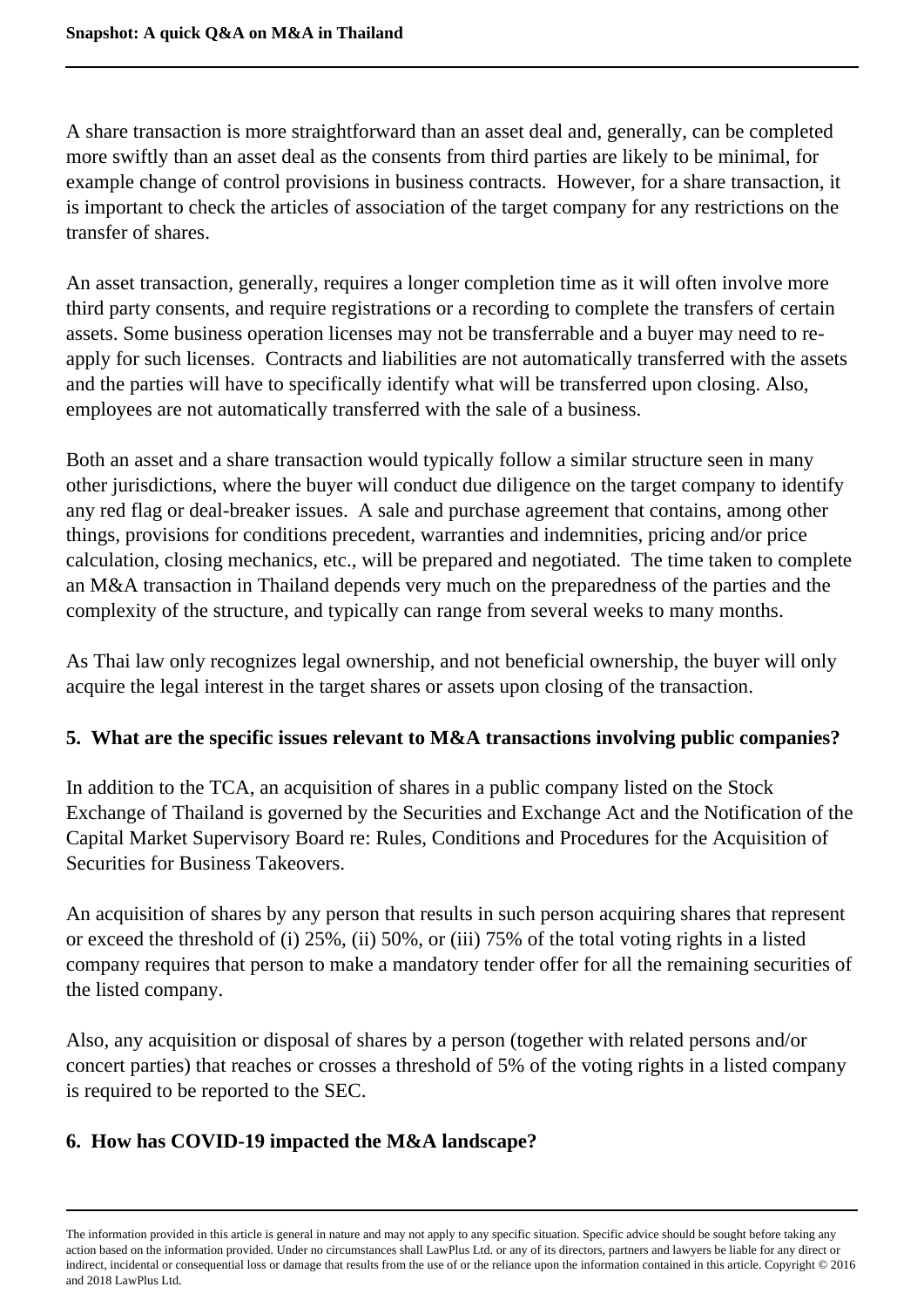COVID-19 has definitely had an impact on M&A activity in Thailand as certain industries have been severely affected by the pandemic, such as tourism, hospitality and aviation. However, as a result of lockdowns, difficulties in doing business during the pandemic and a change in consumers' behavior, there has been a growth in certain industries, such as the manufacturing of medical devices, online delivery services and e-commerce.

#### **7. What are the expected key trends for M&A activity going forward/for the rest of 2022?**

Starting in the second half of 2021 and expected to continue for the rest of 2022, there has been an increase M&A deal volumes compared with 2020, particularly in certain sectors. Ecommerce, fintech, digital assets, online delivery and other tech focused M&A transactions are predicted to be the fastest growing M&A areas in Thailand, driven by the prolonged COVID-19 pandemic and the general need of businesses for digitalization/transformation.

As consumers' interest has shifted from traditional to online sales and services, a number of businesses are considering acquiring technology businesses to facilitate or enhance the supply of their own goods or services. Cross-sector M&A is also being seen as currently several non-tech companies are interested in expanding into the tech business sector. Acquisitions of start-ups or young companies with innovative technologies by major multinational companies may continue in order to boost innovative offerings to their customers.

Now that Thailand has removed lockdowns and travel restrictions, the tourism, travel and hospitality sectors have started to recover and it is expected that transaction volume in these sectors may accelerate, although sentiment may be cooled by the difficulties currently being faced by the world economy.



To see the archive of our past newsletters and articles pleas click here.

#### **AUTHOR**



**Paul Westover** Partner**&Nbsp;| Bangkok** paul.westover@lawplusltd.com

The information provided in this article is general in nature and may not apply to any specific situation. Specific advice should be sought before taking any action based on the information provided. Under no circumstances shall LawPlus Ltd. or any of its directors, partners and lawyers be liable for any direct or indirect, incidental or consequential loss or damage that results from the use of or the reliance upon the information contained in this article. Copyright © 2016 and 2018 LawPlus Ltd.